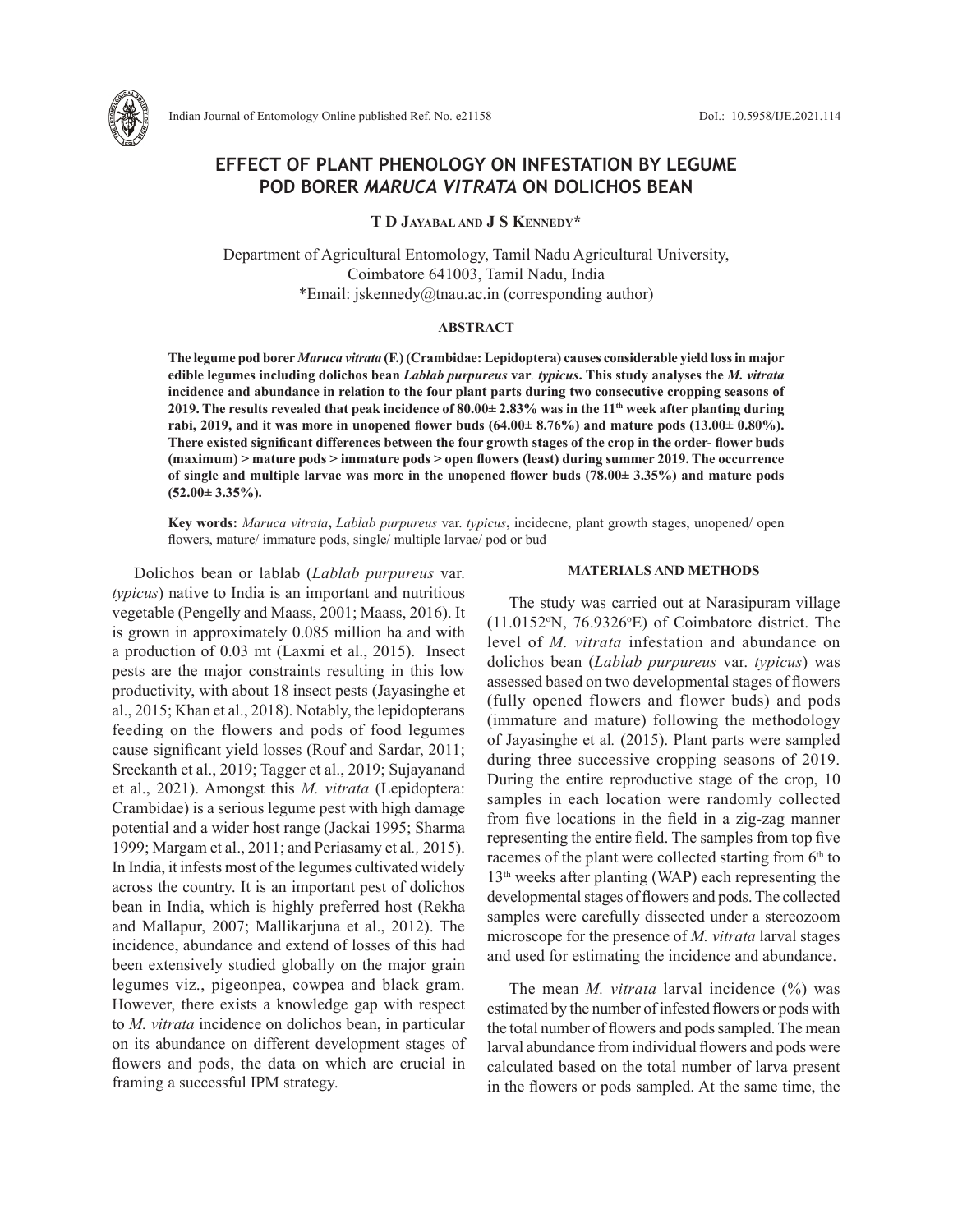larval length frequency (mm) was categorized into five stages relating to the larval instars and the mean % of single and multiple larvae counted from the sampled flower buds, open flowers, immature pods and mature pods. The mean % larval incidence and abundance data were subjected to arcs in and square root transformation, respectively before subjecting to ANOVA using the software AGRESS. The significance of differences was tested by F- values, while the significance of difference between the treatment mean values were compared by  $LSD$  ( $p=0.05$ ).

## **RESULTS AND DISCUSSION**

The data pertaining to incidence of *M. vitrata* in three consecutive seasons of 2019 on dolichos bean are given in Table 1. The intensity of larval incidence and abundance in fluctuated over time during the cropping season with a prominent peak being at the flowering stage which lies between 9 to 11 WAP. Throughout the study period, the overall incidence in flowers and pods was found to be maximum in rabi than in summer and kharif. These observations corroborate with those of Jayasinghe et al*.* (2015) that maximum incidence was in flowers than in pods during offseason in the yard-long bean. Sharma et al. (1999) also observed preference of *M. vitrata* larvae towards the flower buds rather than pods. The larval incidence fluctuates from the day of flowering to senescence; maximum of  $80.00\pm 2.83\%$ was noticed in flowers during rabi 2019 which coincides with the peak flowering and pod formation stage  $(10<sup>th</sup>)$ WAP). Thus, present findings are consistent with the previous findings of Jackai (1981a) and Sharma et al. (1999) that the flower buds are the most preferred

ovipositional sites for *M. vitrata*. In contrast, Taylor (1978) observed that the oviposition site for *M. vitrata* in cowpea was opened flowers and not the flower buds. The least incidence in flower  $(4.00 \pm 2.19\%)$ was observed in the late stage of the crop  $(13<sup>th</sup> WAP)$ . The maximum of  $68.00 \pm 4.38\%$  incidence in pods was during the 11th WAP of rabi 2019, and it was statistically significant among the eight weeks of observation. Similar findings were reported by Dharmasena et al. (1992) with 84% pod damage in pigeon pea; Hamming et al. (2008) abpout 25% pod damage in yard-long bean; Liao and Lin (2000) with 17-53% in cowpea and Zahid et al. (2008) with a pod damage of 18% in lablab and 20-30% in mung bean. The present contradict with those of Atachi and Ahohuendo (1989) and Jayasinghe et al*.* (2015) who observed a maximum larval density at 6 WAP on cowpea and yard-long bean, respectively with subsequent decline.

About the level of *M. vitrata* larval incidence in four developmental stages of dolichos bean viz., flower buds, open flowers, immature and mature pods depicted in Table 2 reveal significantl differences- the descending order being: flower buds  $(28.00 \pm 6.83\%)$  > mature pods  $(25.25 \pm 7.39\%)$  > immature pods  $(12.25 \pm 3.24\%)$  > open flowers  $(5.00 \pm 1.96\%)$  during summer 2019. These observations corroborate with those of Jayasinghe et al*.* (2015) that flower buds revealed maximum larval abundance rather than opened flowers. But the present results contradict with those of Atachi et al. (2002) that larval infestation was observed only on the opened flowers of *Lonchocorpus sericeus*. The incidence was maximum in flower buds and on par during  $10<sup>th</sup>$ and 11<sup>th</sup> WAP with 64.00 $\pm$  8.76% and 54.00 $\pm$  4.56%,

Table 1. Incidence of larvae of *M. vitrata* on flowers and pods of dolichos beans (2019)

| Weekly                  | Larval incidence** $(\% )$     |                                |                                |                                |                                |                                |  |  |  |
|-------------------------|--------------------------------|--------------------------------|--------------------------------|--------------------------------|--------------------------------|--------------------------------|--|--|--|
| observation<br>$(WAP*)$ |                                | Flowers                        |                                | Pods                           |                                |                                |  |  |  |
|                         | Summer                         | Kharif                         | Rabi                           | Summer                         | Kharif                         | Rabi                           |  |  |  |
| 6                       | $6.00 \pm 2.19$ <sup>cd</sup>  | $6.00 \pm 3.58$ <sup>e</sup>   | $10.00 \pm 2.83$ <sup>f</sup>  | $2.00 \pm 1.79$ <sup>e</sup>   | $4.00 \pm 2.19$ <sup>e</sup>   | $4.00 \pm 2.19$ <sup>f</sup>   |  |  |  |
|                         |                                |                                |                                |                                |                                |                                |  |  |  |
| 7                       | $8.00 \pm 3.35$ <sup>cd</sup>  | $10.00 \pm 2.83$ <sup>de</sup> | $16.00 \pm 2.19$ def           | $4.00 \pm 2.19$ <sup>de</sup>  | $10.00 \pm 2.83$ <sup>de</sup> | $12.00 \pm 1.79$ <sup>e</sup>  |  |  |  |
| 8                       | $24.00 \pm 4.56^b$             | $26.00 \pm 4.56$ °             | $32.00 \pm 3.35$ °             | $12.00 \pm 3.35$ <sup>cd</sup> | $16.00 \pm 2.19$ <sup>cd</sup> | $22.00 \pm 3.35$ <sup>d</sup>  |  |  |  |
| 9                       | $50.00 \pm 4.00^a$             | $56.00 \pm 4.56^b$             | $68.00 \pm 3.35^{\rm b}$       | $16.00 \pm 4.56$ <sup>cb</sup> | $20.00 \pm 2.82$ <sup>c</sup>  | $26.00 \pm 2.19$ <sup>c</sup>  |  |  |  |
| 10                      | $58.00 \pm 4.38$ <sup>a</sup>  | $72.00 \pm 3.35^{\text{a}}$    | $80.00 \pm 2.83$ <sup>a</sup>  | $28.00 \pm 5.22^b$             | $38.00 \pm 3.34^b$             | $44.00 \pm 2.19^{\rm b}$       |  |  |  |
| 11                      | $20.00 \pm 2.83^b$             | $24.00 \pm 2.19$ °             | $26.00 \pm 2.19$ <sup>cd</sup> | $50.00 \pm 6.32$ <sup>a</sup>  | $62.00 \pm 6.57$ <sup>a</sup>  | $68.00 \pm 4.38$ <sup>a</sup>  |  |  |  |
| 12                      | $12.00 \pm 1.79$ <sup>bc</sup> | $14.00 \pm 2.19$ <sup>cd</sup> | $18.00 \pm 1.79$ <sup>de</sup> | $20.00 \pm 2.83$ <sup>bc</sup> | $28.00 \pm 3.35$ <sup>bc</sup> | $34.00 \pm 2.19$ <sup>bc</sup> |  |  |  |
| 13                      | $4.00 \pm 2.19$ <sup>d</sup>   | $6.00 \pm 2.19$ <sup>e</sup>   | $12.00 \pm 3.35$ <sup>ef</sup> | $16.00 \pm 3.58$ <sup>bc</sup> | $20.00 \pm 2.83$ <sup>c</sup>  | $22.00 \pm 1.79$ <sup>d</sup>  |  |  |  |
| $CD (p=0.05)$           | 10.53                          | 9.70                           | 7.79                           | 12.93                          | 9.52                           | 7.38                           |  |  |  |
| <b>SEd</b>              | 5.14                           | 4.73                           | 3.80                           | 6.31                           | 4.64                           | 3.60                           |  |  |  |

\*WAP – weeks after planting; \*\*Mean of five replications (Mean± SE); In a column, means sharing similar letter(s) not significantly different (LSD p=0.05).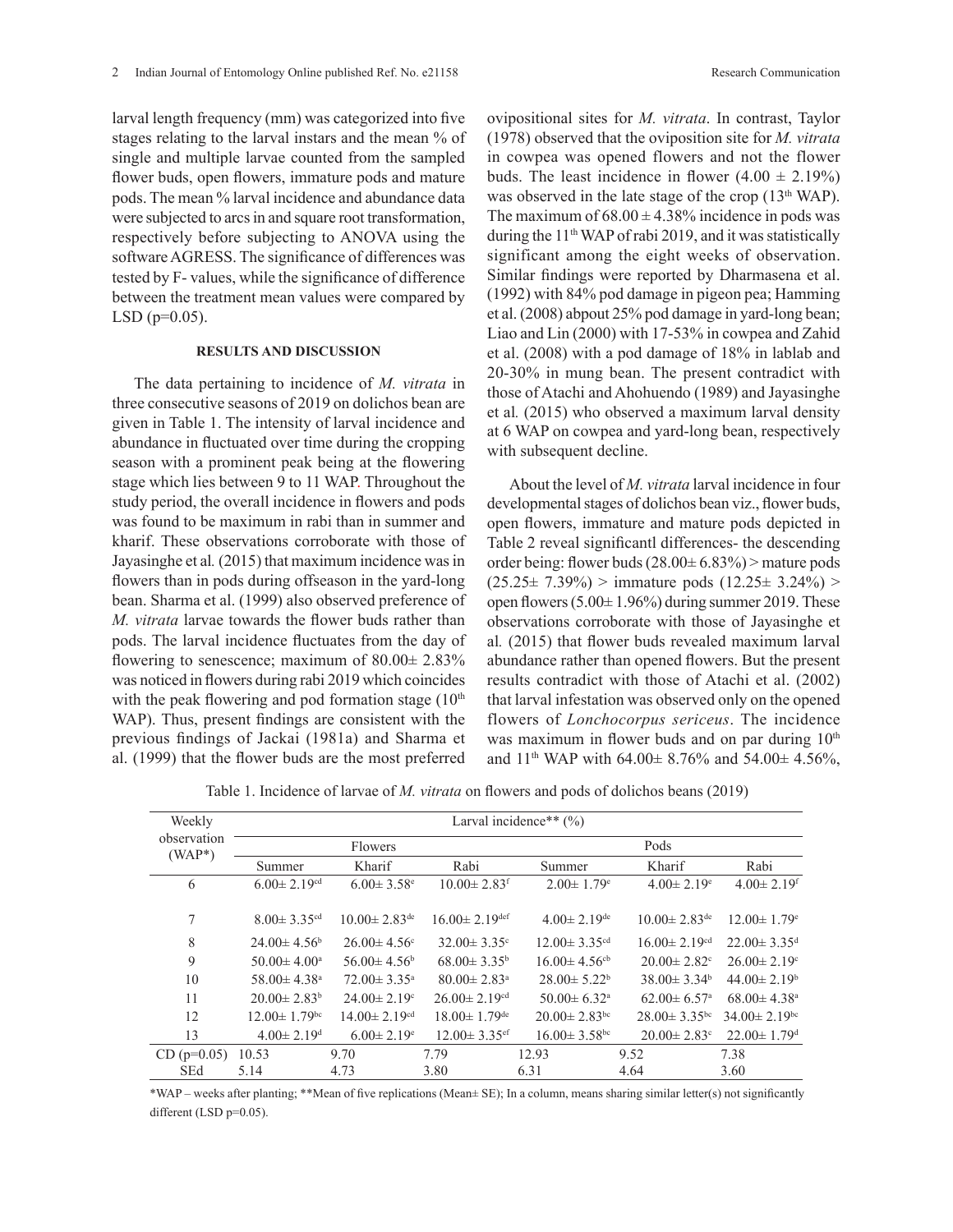| observation<br>Weekly |                                |                               | Larval incidence** $(96)$                                                                                                                                 |                               |                             |                             | Larval abundance**          |                              |
|-----------------------|--------------------------------|-------------------------------|-----------------------------------------------------------------------------------------------------------------------------------------------------------|-------------------------------|-----------------------------|-----------------------------|-----------------------------|------------------------------|
| $(\text{WAP*})$       | Flower buds                    | Open flowers                  | Immature pods                                                                                                                                             | Mature pods                   | Flower buds                 | Open flowers                | Immature pods               | Mature pods                  |
|                       | $6.00 \pm 2.19$ <sup>d</sup>   | 0.006                         | $0.00^{\circ}$                                                                                                                                            | $0.00^{\circ}$                | $3.4 \pm 0.46^d$            | $0.2 \pm 0.18$              | $0.6 \pm 0.22$ <sup>r</sup> | $0.6 + 0.22$ <sup>s</sup>    |
|                       | $14.00 + 2.19$                 | $2.00 \pm 1.79$ <sup>bc</sup> | $6.00 \pm 3.58$ <sup>de</sup>                                                                                                                             | $4.00 \pm 2.19$ <sup>e</sup>  | $7.0 + 0.63$ °              | $0.8 + 0.33$ bc             | $1.8 \pm 0.33$ <sup>e</sup> | $2.0 + 0.63$ <sup>f</sup>    |
|                       | $28.00 \pm 1.79^b$             | $5.00 \pm 2.19^{\circ}$       | $8.00 + 1.79$ b <sup>od</sup>                                                                                                                             | $10.00 + 2.83d$               | $9.4 \pm 0.46$ <sup>6</sup> | $1.0 + 0.40^{\circ}$        | $2.8 \pm 0.33$ <sup>d</sup> | $5.0 \pm 1.02$ <sup>e</sup>  |
|                       | $54.00 + 4.56^a$               | $12.00 \pm 1.79$ <sup>a</sup> | $12.00 + 3.35^b$                                                                                                                                          | $6.00 \pm 2.19$ <sup>od</sup> | $12.6 \pm 0.61^a$           | $1.2 \pm 0.18^b$            | $4.2 \pm 0.33$ °            | $9.0 \pm 0.63$ <sup>od</sup> |
|                       | $64.00 \pm 8.76^{\circ}$       | $16.00 \pm 2.19^{\circ}$      | $24.00 \pm 2.19^{\circ}$                                                                                                                                  | $38.00 \pm 3.35^{\circ}$      | $0.4 \pm 0.46^{\circ}$      | $2.2 \pm 0.18^a$            | $6.4 \pm 0.46$ <sup>6</sup> | $1.6 \pm 0.46$ <sup>ab</sup> |
|                       | $28.00 \pm 3.35^b$             | $2.00 + 1.79$ <sup>bc</sup>   | $28.00 \pm 3.35$ <sup>a</sup>                                                                                                                             | $64.00 \pm 4.56^{\circ}$      | $6.6 \pm 0.46^{\circ}$      | $2.6 \pm 0.46^a$            | $0.4 \pm 0.46^{\circ}$      | $13.0 \pm 0.80$ <sup>a</sup> |
|                       | $16.00 \pm 2.19$ <sup>bc</sup> | $2.00 \pm 1.79$ bc            | $16.00 \pm 3.58$ <sup>ab</sup>                                                                                                                            | 46.00 $\pm$ 4.56 <sup>b</sup> | $3.6 \pm 0.22^{\circ}$      | $1.4 \pm 0.46$ <sup>6</sup> | $6.6 \pm 0.46^{\circ}$      | $0.049^{\circ}$              |
|                       | $14.00 \pm 2.19$ <sup>c</sup>  | $0.00^{\circ}$                | $4.00 \pm 2.19$ <sup>de</sup>                                                                                                                             | $24.00 + 4.56$                | $1.4 \pm 0.36^{\circ}$      | $0.2 \pm 0.18$ <sup>c</sup> | $5.8 \pm 0.33^b$            | $7.0 \pm 0.63$ <sup>d</sup>  |
| $CD (p=0.05)$         | 938                            | 7.85                          | 9.69                                                                                                                                                      | 836                           | 0.28                        | 0.31                        | 0.28                        | 0.35                         |
| SEd                   | 4.57                           | 3.83                          | 4.73                                                                                                                                                      | 4.08                          | 0.58                        | 0.65                        | 0.58                        | 0.73                         |
|                       |                                |                               | WAP – weeks after planting; **Mean of five replications (Mean± SE); In a column, means sharing similar letter(s) not significantly different (LSD P=0.05) |                               |                             |                             |                             |                              |

respectively; and in opened flowers maximum of 28.00± 3.35% was observed. The present results that mature pods sheltered more larvae compared to immature pods agree with those on yard-long bean by Jayasinghe et al*.* (2015). A similar trend was also recorded with respect to the larval abundance (Table 3); maximum of  $13.00\pm 0.80$  was in mature pods followed by  $12.6\pm$ 0.61 in flower buds. Jackai (1981b) and Jayasinghe et al*.* (2015) reported that the later instar larvae of *M. vitrata* exhibited higher abundance in mature pods in cowpea and yard-long bean, respectively.

The larval length was significantly different among the sampled plant components (Table 4); 1-5 mm long ones were most prevalent on the flower buds followed by opened flowers and immature pods, while 9- 16 mm long ones were more in the matured pods.; larval length-frequency ranging from 1- 3 mm (I instar) was predominant in the flower buds  $(5.4 \pm 0.46)$  followed by open flowers  $(5.2 \pm 0.52)$ . These observations corroborate with those Sharma et al. (1999) that early instar preferred that flowers compared to pods. The late larval instar (12- 16 mm long) were frequently found in the matured pods  $(4.00 \pm 0.40)$ , due to the pod size sheltering the pest and the available seed material helping in completing the lifecycle. Jackai (1981b) and Jayasinghe et al*.* (2015) also observed that the final instar larvae of *M. vitrata* were mostly found on the mature pods of cowpea and yard-long bean, respectively. The occurrence of single and multiple larvae of *M. vitrata* on the four different plant components, when analysed revealed that single larva  $(78.00 \pm 3.35 \text{ and } 66.00 \pm 5.37\%)$  was in the flower buds and immature pods, respectively during maximum

Table 3. Distribution of *M. vitrata* larval length vs flower buds, open flowers, immature and mature pods of dolichos beans

| Larval              |                             |                             |                             |                             |  |  |  |  |
|---------------------|-----------------------------|-----------------------------|-----------------------------|-----------------------------|--|--|--|--|
| length              | Larval length frequency*    |                             |                             |                             |  |  |  |  |
| frequency           |                             |                             |                             |                             |  |  |  |  |
| (mm)                | Flower                      | Open                        | Immature                    | Mature                      |  |  |  |  |
|                     | buds                        | flowers                     | pods                        | pods                        |  |  |  |  |
| $1 \text{ to } 3$   | $5.4 \pm 0.46^a$            | $5.2 \pm 0.52$ <sup>a</sup> | $3.2 \pm 0.33^b$            | $0.4 \pm 0.22$ <sup>c</sup> |  |  |  |  |
| $3 \text{ to } 5$   | $5.4 \pm 0.46^a$            | $3\pm 0.28^{\rm b}$         | $5 \pm 0.40^{\circ}$        | $0.8 \pm 0.33$ <sup>c</sup> |  |  |  |  |
| $5$ to 9            | $1.6 \pm 0.22^b$            | $1.8 \pm 0.33$ <sup>c</sup> | $1.6 \pm 0.36$ <sup>c</sup> | $2\pm 0.28^{\rm b}$         |  |  |  |  |
| 9 to 12             | $0.4 \pm 0.22$ °            | $0 \pm 0.00$ <sup>d</sup>   | $0.2 \pm 0.18$ <sup>d</sup> | $2.8 \pm 0.18^{ab}$         |  |  |  |  |
| $12 \text{ to } 16$ | $0.2 \pm 0.18$ <sup>c</sup> | $0.2 \pm 0.18$ <sup>d</sup> | $0 \pm 0.00$ <sup>d</sup>   | $4\pm 0.40^{\circ}$         |  |  |  |  |
| CD                  | 0.35                        | 0.31                        | 0.32                        | 0.39                        |  |  |  |  |
| $(p=0.05)$          |                             |                             |                             |                             |  |  |  |  |
| SEd                 | 0.73                        | 0.65                        | 0.67                        | 0.81                        |  |  |  |  |

\*Mean of five replications (Mean± SE); In a column, means sharing similar letter(s) not significantly different (LSD p=0.05).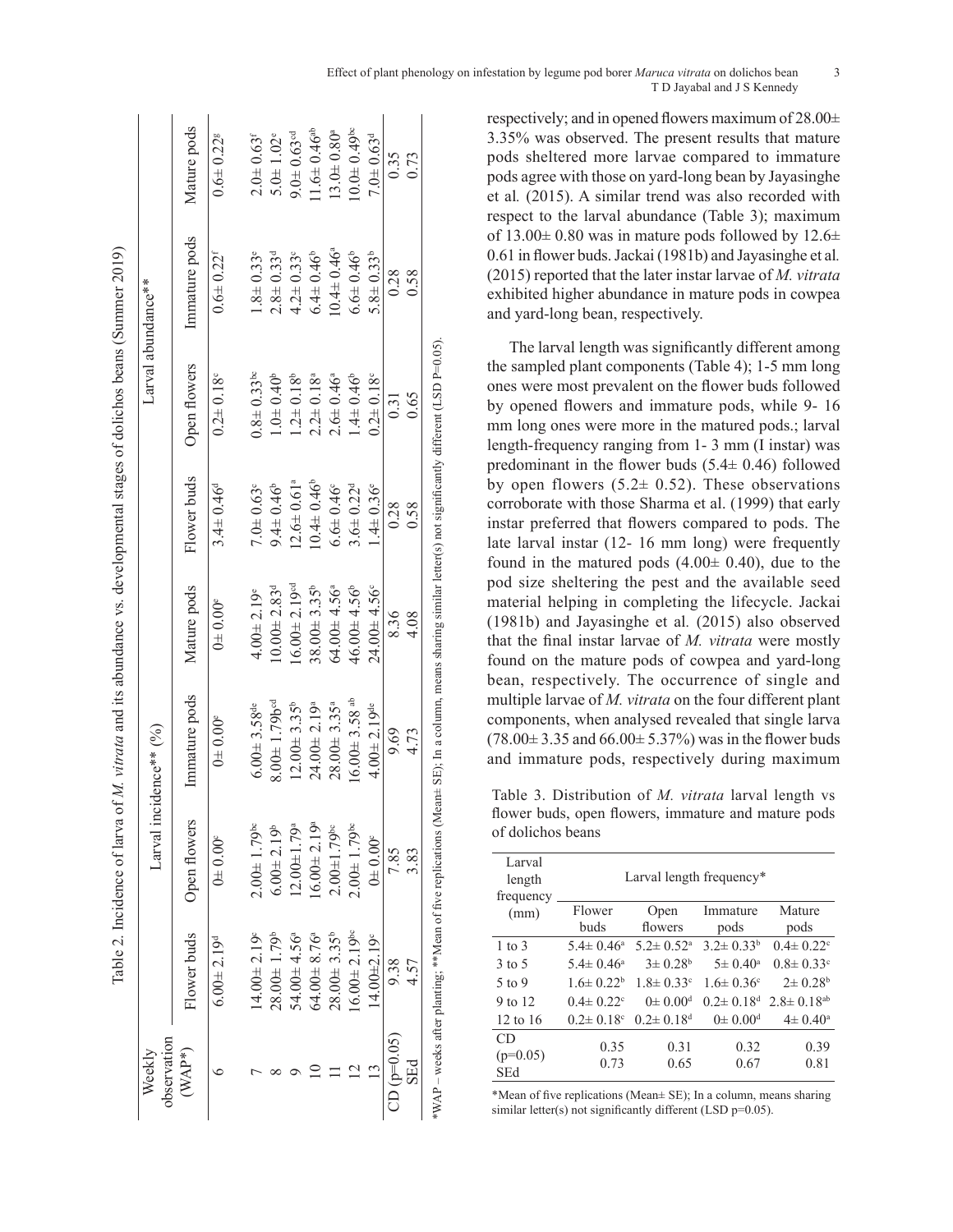| Weekly      |                                |                                                          | Single larvae** $(\% )$                              |                               |                                                               | Multiple larvae** $(\% )$                                |                                |                                                              |
|-------------|--------------------------------|----------------------------------------------------------|------------------------------------------------------|-------------------------------|---------------------------------------------------------------|----------------------------------------------------------|--------------------------------|--------------------------------------------------------------|
| observation | Flower                         | Open                                                     | Immature                                             | Mature                        | Flower                                                        | Open flowers                                             | Immature                       | Mature                                                       |
| $(WAP*)$    | buds                           | flowers                                                  | pods                                                 | pods                          | buds                                                          |                                                          | pods                           | pods                                                         |
| 6           | $6.00 \pm 2.19$ <sup>f</sup>   | $6.00 \pm 2.19$ <sup>c</sup>                             | $4.00 \pm 2.19$ <sup>d</sup>                         | $0.00 \pm 0.00^{\circ}$       | $4.00 \pm 2.19$ <sup>cd</sup>                                 | $0.00 \pm 0.00$ <sup>NS</sup>                            | $2.00 \pm 1.79$ <sup>d</sup>   | $0.00 \pm 0.00$ <sup>d</sup>                                 |
|             | 32.00 $\pm$ 3.35 <sup>cd</sup> | $8.00 \pm 1.79$ <sup>bc</sup>                            | $14.00 \pm 2.19$ <sup>c</sup>                        | $6.00 \pm 2.19$ <sup>cd</sup> | $8.00 \pm 1.79$ <sup>bc</sup>                                 | $2.00 \pm 1.79$ <sup>NS</sup>                            | $10.00 \pm 2.83$ <sup>bc</sup> | $4.00 \pm 2.19$ <sup>d</sup>                                 |
| 8           | $58.00 \pm 1.79$ <sup>b</sup>  |                                                          | $10.00\pm4.00^{bc}$ 20.00 $\pm$ 4.00 <sup>bc</sup>   |                               | $18.00 \pm 3.35^{\circ}$ 14.00 $\pm 2.19^{\circ}$             | $4.00 \pm 2.19$ NS                                       | $16.00 \pm 2.19$ <sup>d</sup>  | $20.00 \pm 4.00^{\circ}$                                     |
| 9           | 62.00 $\pm$ 1.79 <sup>b</sup>  | $16.00 \pm 2.19$ <sup>ab</sup>                           | 58.00 $\pm$ 4.38 <sup>a</sup>                        |                               | $28.00 \pm 3.35$ <sup>ab</sup> $16.00 \pm 2.19$ <sup>ab</sup> | $0.00 \pm 0.00$ NS                                       |                                | $32.00 \pm 3.35^{\text{a}}$ 38.00 $\pm 3.35^{\text{ab}}$     |
| 10          |                                | $78.00 \pm 3.35^{\text{a}}$ 20.00 $\pm 4.00^{\text{ab}}$ | $66.00 \pm 5.37$ <sup>a</sup>                        | $40.00 \pm 4.00^{\circ}$      | $22.00 \pm 3.35^{\circ}$                                      | $8.00 \pm 3.35$ NS                                       | $32.00 \pm 3.35^{\circ}$       | $48.00 \pm 3.35^{\circ}$                                     |
| 11          | $40.00 \pm 4.90^{\circ}$       | $24.00 \pm 2.19$ <sup>a</sup>                            | $28.00 \pm 3.35^{\circ}$                             | $36.00 \pm 2.19^{\circ}$      | $16.00 \pm 2.19$ <sup>ab</sup>                                | $6.00 \pm 2.19$ NS                                       | $14.00 \pm 2.19$ <sup>bc</sup> | 52.00 $\pm$ 3.35 <sup>a</sup>                                |
| 12          | $22.00 \pm 3.35$ <sup>de</sup> |                                                          | $4.00\pm2.19^{\circ}$ 20.00 $\pm$ 4.00 <sup>bc</sup> | $8.00 \pm 3.35$ <sup>c</sup>  |                                                               | $2.00\pm 1.79$ <sup>d</sup> $0.00\pm 0.00$ <sup>NS</sup> |                                | $8.00 \pm 1.79$ <sup>bc</sup> 24.00 $\pm 2.19$ <sup>bc</sup> |
| 13          | $18.00 \pm 1.79$ <sup>e</sup>  | $2.00 \pm 1.79$ <sup>c</sup>                             | $6.00 \pm 2.19$ <sup>d</sup>                         | $2.00 \pm 1.79$ <sup>de</sup> |                                                               | $2.00\pm 1.79$ <sup>d</sup> $2.00\pm 1.79$ <sup>NS</sup> |                                | $8.00 \pm 3.35$ <sup>cd</sup> 16.00 $\pm 74.56$ <sup>c</sup> |
| CD          | 7.93                           | 11.56                                                    | 9.41                                                 | 8.31                          | 9.31                                                          | 10.03                                                    | 8.75                           | 9.42                                                         |
| $(p=0.05)$  | 3.77                           | 5.50                                                     | 4.48                                                 | 3.95                          | 4.33                                                          | 4.90                                                     | 4.16                           | 4.48                                                         |
| <b>SEd</b>  |                                |                                                          |                                                      |                               |                                                               |                                                          |                                |                                                              |

Table 4. Incidence of larva of *M. vitrata*- flower buds, open flowers, immature and mature pods of dolichos beans (single, multiple larva)

\*WAP – weeks after planting; \*\*Mean of five replications (Mean± SE); In a column, means sharing similar letter(s) not significantly different (LSD p=0.05).

flower and pod formation period  $(10<sup>th</sup> WAP)$ ; while with multiple larvae it was  $52.00 \pm 3.35\%$  at 11<sup>th</sup> WAP, and at the same level-  $48.00 \pm 3.35\%$  at  $10^{th}$  WAP in mature pods. These results agree with those of Traore et al. (2013) and Jayasinghe et al*.* (2015) who reported that the majority of single larvae were observed in the flower buds. The present observations on multiple larvae in mature pods is in contrast due to the migration of late instar larvae from flower buds to the mature pods where sufficient space and food is provided.

#### **REFRENCES**

- Arodokoun D Y, Tamo M, Cloutier C, Brodeur J. 2006. Larval parasitoids occurring on *Maruca vitrata* Fabricius (Lepidoptera: Pyralidae) in Benin, West Africa. Agriculture, Ecosystems and Environment 113(1-4): 320-325.
- Atachi P, Ahohuendo B C. 1989. Comparison of some parameters characteristic of the population dynamics of *Megalurothrips sjostedti* (Trybom) and *Maruca testulalis* (Geyer) on a single plant host (Vigna). Insect Science and its Application 10: 187-197.
- Atachi P, Dannon E A, Arodokoun Y D, Tamo M. 2002. Distribution and sampling of *Maruca vitrata* (Fabricius) (Lep., Pyralidae) larvae on *Lonchocarpus sericeus* (Poir) HB and K. Journal of Applied Entomology 126(4): 188-193.
- Dharmasena C M D, Subasinghe S M C, Lateef S S, Menike S, Saxena K B, Ariyaratne H P. 1992. Pigeon pea- varietal adaptation and production studies in Sri Lanka. Report of work. Department of Agriculture, Sri Lanka, ICRISAT. pp. 104-108.
- Hammig M D, Shepard B M, Carner G R, Dilts R, Rauf A. 2008. Areawide pest management for non-rice food crops in Southeast Asia. O Koul, G W Cuperus, N Elliot (eds.), Area wide pest management: theory and implementation. CABI, Wallingford, UK. pp. 326-350.
- Jackai L E. 1981a. Use of an oil-soluble dye to determine the oviposition sites of the legume pod-borer *Maruca testulalis* (Geyer) (Lepidoptera: Pyralidae). International Journal of Tropical Insect Science 2(4): 205-207.
- Jackai L E. 1981b. Relationship between cowpea crop phenology and

field infestation by the legume pod borer, *Maruca testulalis*. Annals of the Entomological Society of America 74(4): 402-408.

- Jackai L E. 1995. The legume pod borer *Maruca testulalis*, and its principal host plant, *Vigna unguiculata* (L.) Walp. use of selective insecticide sprays as an aid in the identification of useful levels of resistance. Crop Protection 14(4): 299-306.
- Jayasinghe R C, Premachandra W D, Neilson R. 2015. A study on *Maruca vitrata* infestation of Yard-long beans (*Vigna unguiculata* subspecies *sesquipedalis*). Heliyon 1(1): p.e00014.
- Khan A U, Choudhury M A R, Islam M S, Maleque M A. 2018. Abundance and fluctuation patterns of insect pests in country bean. Journal of Sylhet Agricultural University 5(2): 167-172.
- Laxmi K, Vaijayanthi P V, Keerthi C M, Shivakumar M S, Ramesh S, Rao A M. 2016. Genotype-dependant photoperiod-induced sensitivity to flowering time in dolichos bean (*Lablab purpureus* L.) sweet var. *lignosus*. Bangladesh Journal of Botany 45(3): 471-47.
- Liao C T, Lin C S. 2000. Occurrence of the legume pod borer, *Maruca testulalis* Geyer (Lepidoptera: Pyralidae) on cowpea (*Vigna unguiculata* Walp) and its insecticides application trial. Plant Protection Bulletin (Taipei) 42(4): 213-222.
- Mallikarjuna J, Kumar C T A, Chakravarthy A K, Revadi S. 2012. Seasonal incidence and abundance of pod borers in dolichos bean, *Lablab purpureus* L. (Sweet) in Bengaluru, Karnataka, South India. Current Biotica 6(1): 107-112.
- Margam V M, Coates B S, Ba M N, Sun W, Binso-Dabire C L, Baoua I, Ishiyaku M F, Shukle J T, Hellmich R L, Covas F G, Ramasamy S. 2011. Geographic distribution of phylogenetically-distinct legume pod borer, *Maruca vitrata* (Lepidoptera: Pyraloidea: Crambidae). Molecular Biology Reports 38(2): 893-903.
- Maass B L. 2016. Origin, domestication and global dispersal of *Lablab purpureus* (L.) Sweet (Fabaceae): current understanding. Seed 10: 14.
- Pengelly B C, Maass B L. 2001. *Lablab purpureus* (L.) Sweet–diversity, potential use and determination of a core collection of this multipurpose tropical legume. Genetic Resources and Crop Evolution 48(3): 261-272.
- Periasamy M, Schafleitner R, Muthukalingan K, Ramasamy S. 2015. Phylogeographical structure in mitochondrial DNA of legume pod borer (*Maruca vitrata*) population in tropical Asia and sub-Saharan Africa. PLoS One 10(4): p.e0124057.